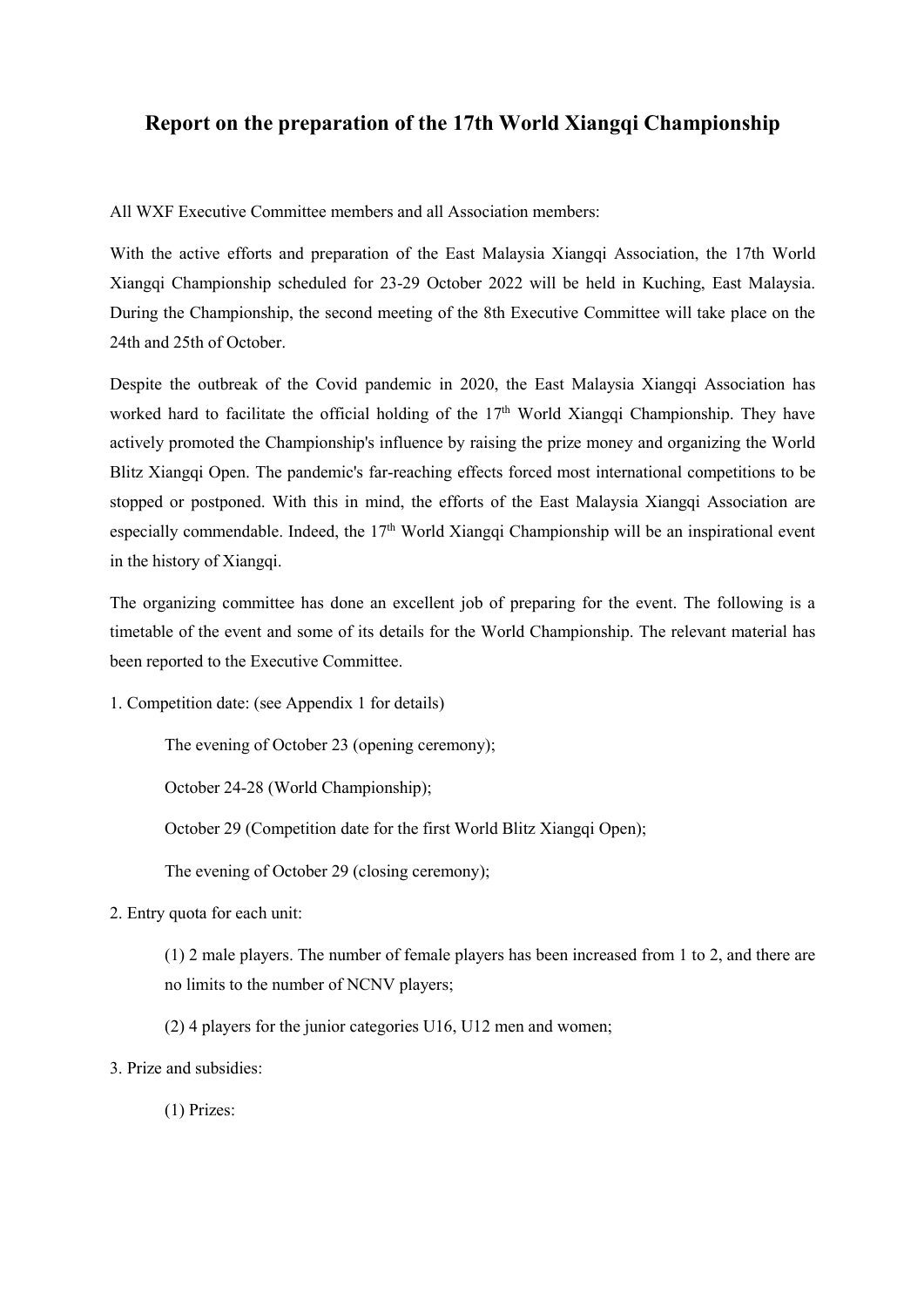The total prize money of the World Championship has increased from the original 30,000 US dollars to 50,000 US dollars; a Junior category bonus will be added; An additional \$20,000 will be added to the World Blitz Xiangqi Open. For prize distribution, see Appendix 2.

(2) Subsidies: According to the decision made at the 2nd meeting of the 7th Executive Committee of the World Xiangqi Federation, starting from the 17<sup>th</sup> Championship, the rankings of NCNV players will no longer be listed separately. The organizing committee subsidizes 3 NCNV players of each association; they will receive free board and lodging for three days (refer to the twin room standard);

4. All players of the World Championship can voluntarily register to participate in the World Blitz Xiangqi Open.

After further confirmation of the content mentioned above, the Secretariat will issue official competition regulations, and all member associations are welcome to register for the Championship. For other suggestions, please mail before May 16 to: wxiangqifs $@126$ .com.

Thank you all for your support and attention! Stay healthy!

Appendix:

1. Time Schedule

2. Prize Money Distribution

WXF Secretariat

May 11, 2022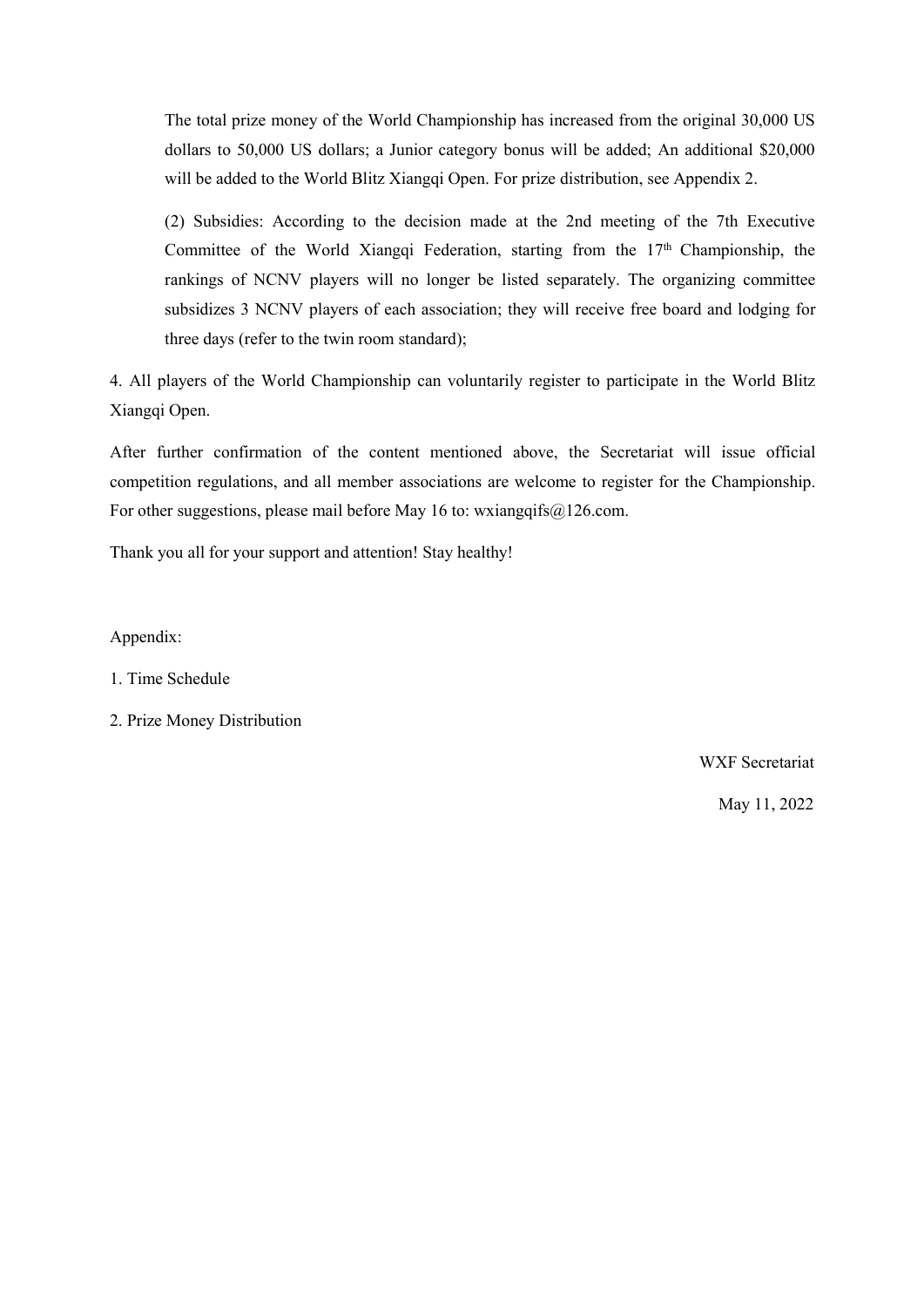# Appendix 1:

# Time Schedule

| Date          | Time        | Event                                  |  |  |  |
|---------------|-------------|----------------------------------------|--|--|--|
| Oct. 22, Sat. | Check-in    |                                        |  |  |  |
| Oct. 23, Sun. | 08:00-18:30 | Check-in                               |  |  |  |
|               | 19:00-22:00 | Opening Ceremony & Dinner              |  |  |  |
|               | 22:30       | Draw for the team leader meeting       |  |  |  |
| Oct. 24, Mon. | 09:00-11:00 | <b>WXF Executive Committee Meeting</b> |  |  |  |
|               | 09:00-13:00 | The first round                        |  |  |  |
|               | 14:30-18:30 | The second round                       |  |  |  |
| Oct. 25, Tue. | 09:00-11:00 | WXF Executive Committee Meeting        |  |  |  |
|               | 09:00-13:00 | The third round                        |  |  |  |
|               | 14:30-18:30 | The fourth round                       |  |  |  |
| Oct. 26, Wed. | 09:00-13:00 | The fifth round                        |  |  |  |
|               | 14:30-18:30 | The sixth round                        |  |  |  |
| Oct. 27, Thu. | 09:00-13:00 | The seventh round                      |  |  |  |
|               | 14:30-18:30 | The eighth round                       |  |  |  |
| Oct. 28, Fri. | 09:00-13:00 | Finals & The ninth round               |  |  |  |
|               | Free time   |                                        |  |  |  |
| Oct. 29, Sat. | 09:00-17:00 | World Blitz Xiangqi Open               |  |  |  |
|               | 19:00-22:30 | Closing Ceremony & Dinner              |  |  |  |
| Oct. 30, Sun. | Check-out   |                                        |  |  |  |